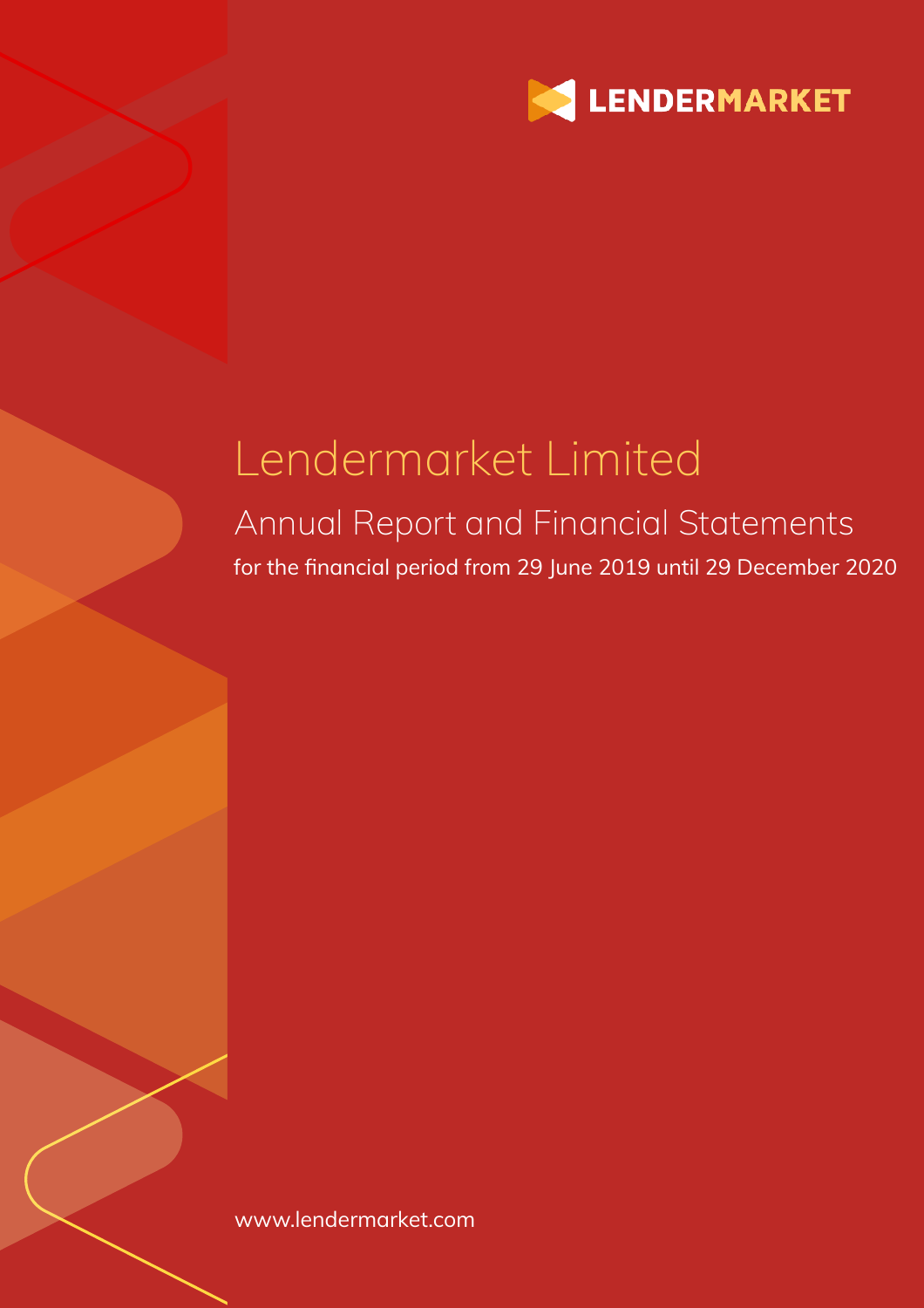## Table of Contents

| Director and Other Information                 | 3              |
|------------------------------------------------|----------------|
| Director's Report                              | $\overline{4}$ |
| Director's Responsibilities Statement          | 5              |
| Independent Auditor's Report                   | $6 - 9$        |
| Income Statement                               | 10             |
| <b>Balance Sheet</b>                           | 11             |
| Statement of Changes in Equity                 | 12             |
| Notes to the Financial Statements              | $13 - 17$      |
| Supplementary Information on Trading Statement | 19             |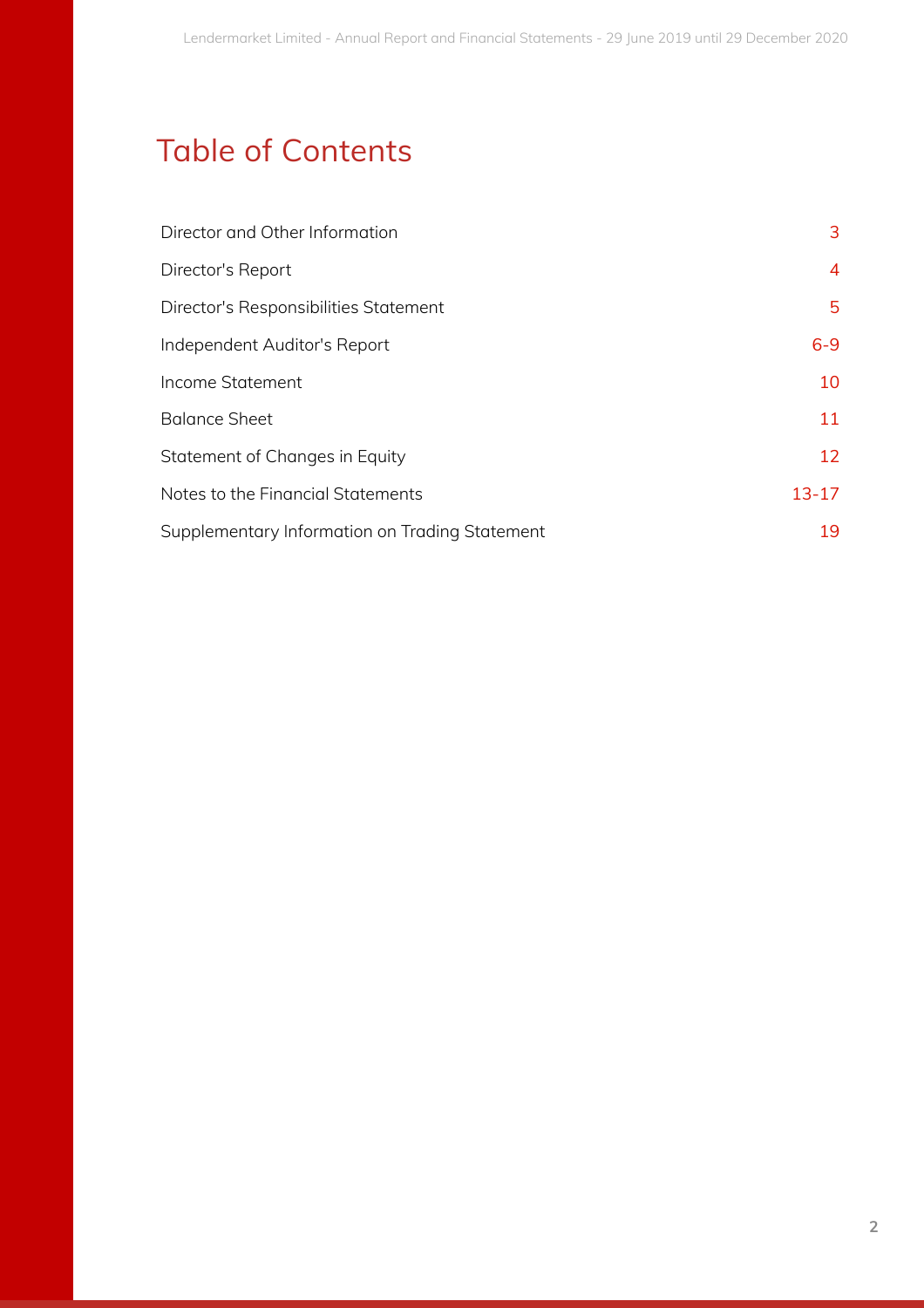## Director and Other Information

| Legal Name                             | Lendermarket Limited                                                                                                       |
|----------------------------------------|----------------------------------------------------------------------------------------------------------------------------|
| <b>Company Number</b>                  | 585178                                                                                                                     |
| Director                               | Tauri Jaanson                                                                                                              |
| <b>Company Secretary</b>               | Veiko Väli                                                                                                                 |
| Registered Office and Business Address | Coliemore House<br>Coliemore Road<br>Dalkey<br>Co. Dublin<br>Ireland                                                       |
| Auditors                               | <b>Grant Thornton</b><br><b>Statutory Auditors</b><br>13-18 City Quay<br>City Quay<br>Dublin 2<br>D02 ED70<br>Ireland      |
| Bankers and payment institutions       | <b>AIB</b><br>3 O'Connell Street<br>Dublin 1<br>Ireland                                                                    |
|                                        | Bank of Ireland<br>6 O'Connell Street<br>Dublin 1<br>Ireland                                                               |
|                                        | Fire.com<br>The Observatory<br>7-11 Sir John Rogersons Quay<br><b>Docklands</b><br>Dublin 1<br>Ireland                     |
| Solicitors                             | <b>Eversheds Sutherland</b><br><b>One Earlsfort Terrace</b><br><b>Earlsfort Terrace</b><br>Dublin 2<br>D02 X668<br>Ireland |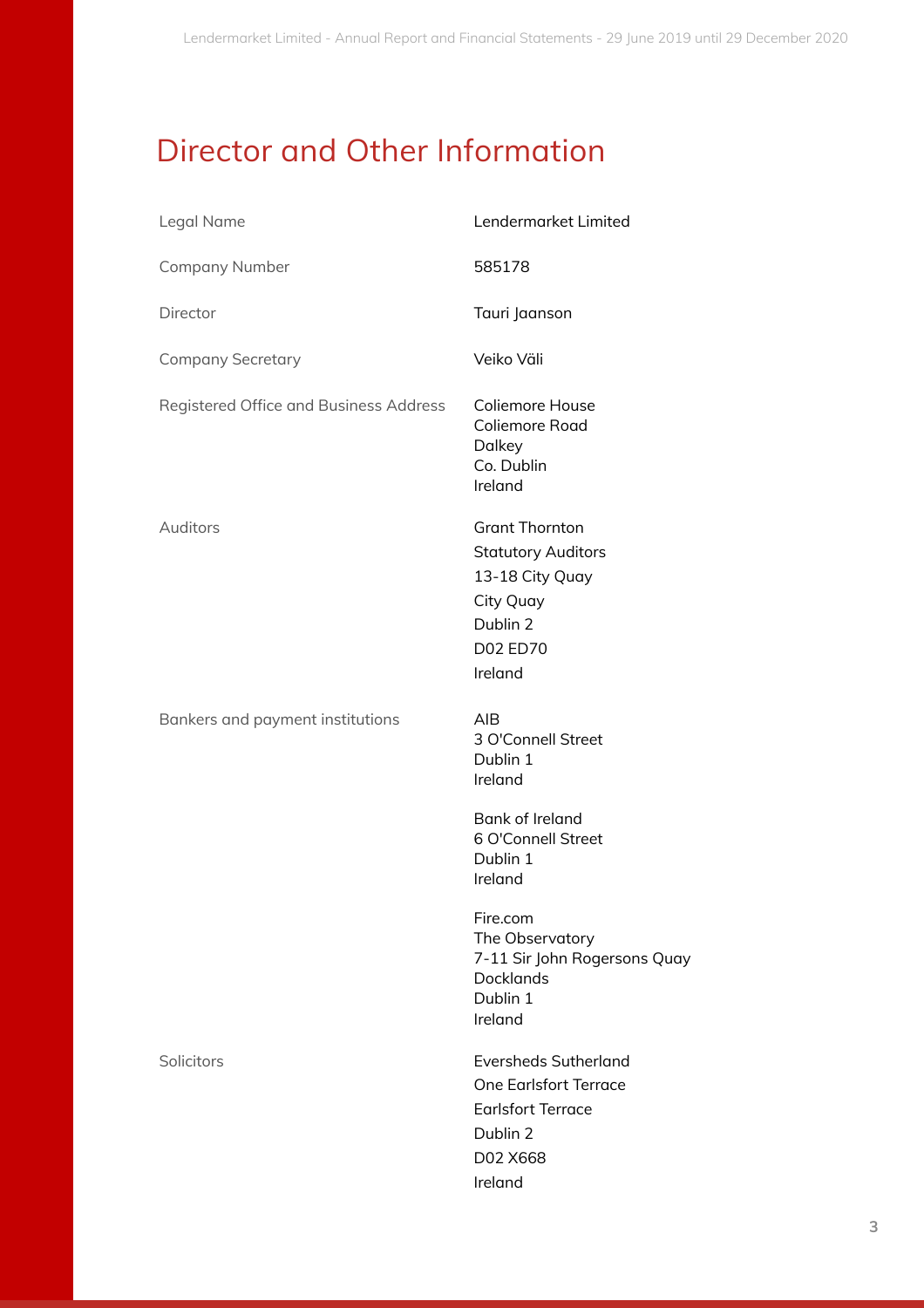for the financial period from 29 June 2019 to 29 December 2020

The director presents their report and the audited financial statements for the financial period from 29 June 2019 until 29 December 2020.

There has been no significant change in these activities during the financial period from 29 June 2019 to 29 December 2020.

#### Results and Dividends

The loss for the financial period after providing for amortization amounted to €(407,698) (29 June 2018 to 28 June 2019 - €(8,501)).

The director does not recommend payment of a dividend.

At the end of the financial period at 29 Dec 20, the company has assets of €407,569 (28 Jun 19 - €73,544) and liabilities of €574,490 (28 Jun 19 - €82,666). The net liabilities of the company have increased by €157,798.

### Director and Secretary

The director who served throughout the financial period was as follows: Tauri Jaanson

The secretary who served throughout the financial period was Veiko Väli.

The director had no direct beneficial interest in the shares of the company at the beginning or end of the financial period.

There were no changes in shareholdings between 29 December 2020 and the date of signing the financial statements.

#### Future Developments

The company plans to continue its present activities and current trading levels. Employees are kept as fully informed as practicable about developments within the business.

### Post Balance Sheet Events

There have been no significant events affecting the company since the financial period-end.

#### Auditors

Grant Thornton, (Statutory Auditors), were appointed auditors by the director to fill the casual vacancy and they have expressed their willingness to continue in office in accordance with the provisions of section 383(2) of the Companies Act 2014.

#### Taxation Status

The company is a close company within the meaning of the Taxes Consolidation Act, 1997.

### Statement of Disclosure of Information to Auditor

Each of the persons who are directors at the time when this Directors' report is approved has confirmed that:

- so far as that director is aware, there is no relevant audit information of which the company's auditors are unaware; and
- that director has taken all the steps that ought to have been taken as a director in order to be aware of any relevant audit information and to establish that the company's auditors are aware of that information.

#### Accounting Records

To ensure that adequate accounting records are kept in accordance with sections 281 to 285 of the Companies Act 2014, the directors have employed appropriately qualified accounting personnel and have maintained appropriate computerised accounting systems. The accounting records are located at the company's office at Coliemore House, Coliemore Road, Dalkey, Co. Dublin.

#### Research and Development Activities

The Company did not engage in any research or development during the financial year.

There are no branches of the company outside the State.

Tauri Jaanson **Director** 23 September 2021

Signed on behalf of the board<br>Tauri Jaanson<br>Director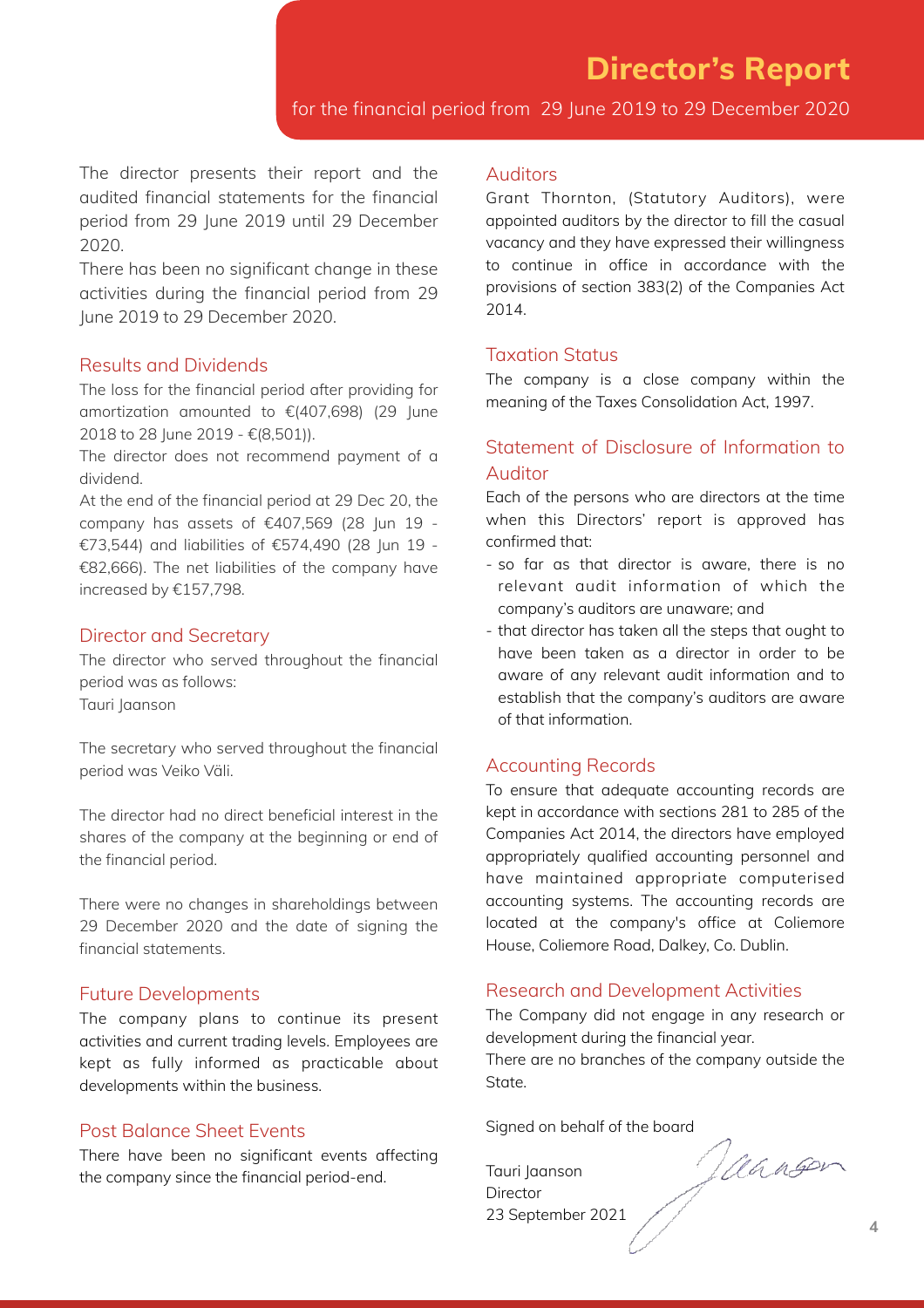## **Director's Responsibilities Statement**

for the financial period from 29 June 2019 to 29 December 2020

The director is responsible for preparing the Director's Report and the financial statements in accordance with applicable Irish law and regulations.

Irish company law requires the director to prepare financial statements for each financial period. Under the law the director has elected to prepare the financial statements in accordance with the Companies Act 2014 and FRS 102 "The Financial Reporting Standard applicable in the UK and Republic of Ireland", applying Section 1A of that Standard, issued by the Financial Reporting Council. Under company law, the director must not approve the financial statements unless they is satisfied that they give a true and fair view of the assets, liabilities and financial position of the company as at the financial period end date and of the profit or loss of the company for the financial period and otherwise comply with the Companies Act 2014.

In preparing these financial statements, the director is required to:

- ‣ select suitable accounting policies for the company financial statements and then apply them consistently;
- ‣ make judgements and accounting estimates that are reasonable and prudent;
- $\blacktriangleright$  state whether the financial statements have been prepared in accordance with applicable accounting standards, identify those standards, and note the effect and the reasons for any material departure from those standards; and

‣ prepare the financial statements on the going concern basis unless it is inappropriate to presume that the company will continue in business.

The director is responsible for ensuring that the company keeps or causes to be kept adequate accounting records which correctly explain and record the transactions of the company, enable at any time the assets, liabilities, financial position and profit or loss of the company to be determined with reasonable accuracy, enable them to ensure that the financial statements and Director's Report comply with the Companies Act 2014 and enable the financial statements to be readily and properly audited. They is also responsible for safeguarding the assets of the company and hence for taking reasonable steps for the prevention and detection of fraud and other irregularities.

Signed on behalf of the board

Tauri Jaanson

Director

Manson

Date: 23 September 2021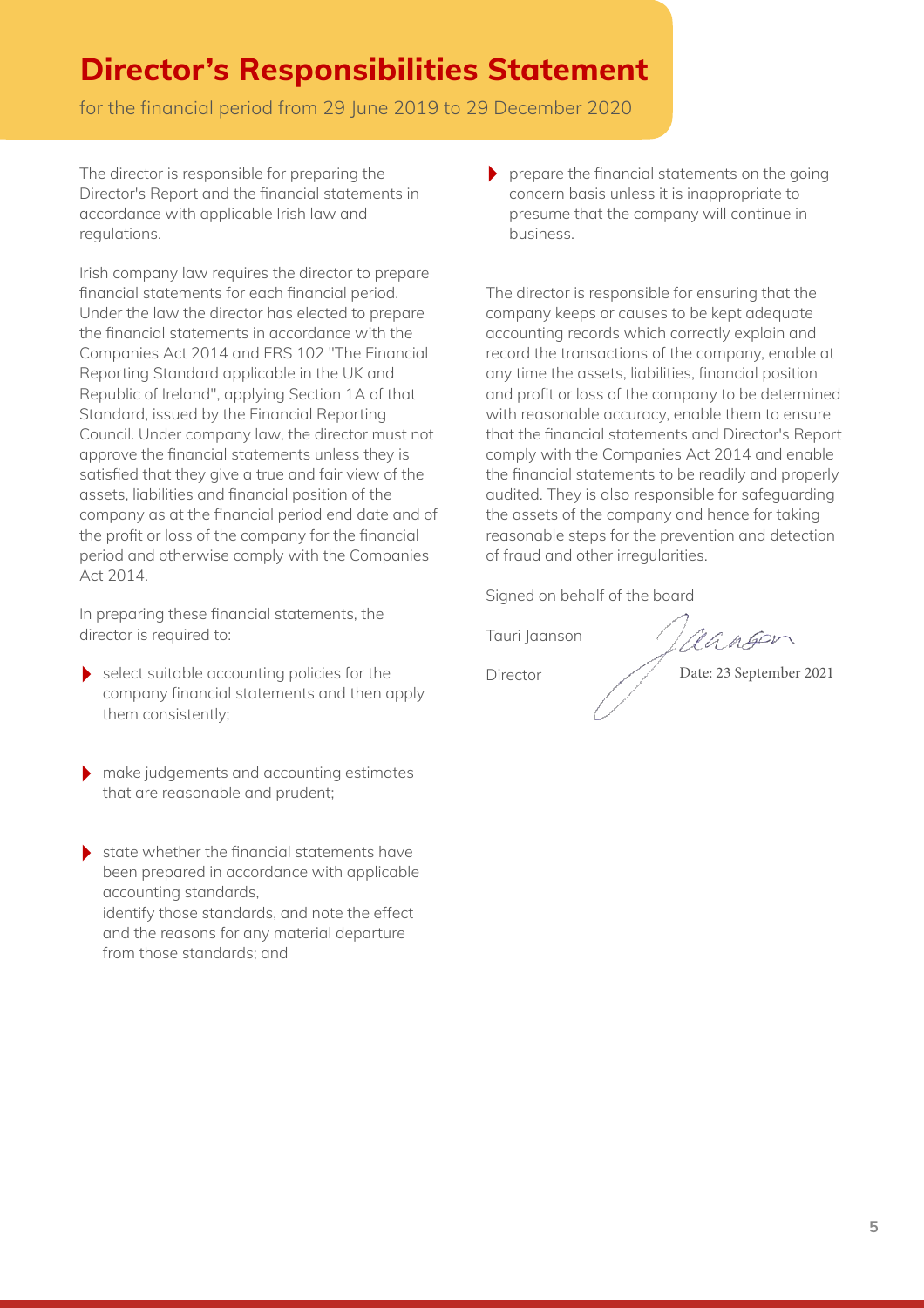

## Independent auditor's report to the members of Lendermarket Limited

#### **Opinion**

We have audited the financial statements of Lendermarket Limited ("the Company") which comprise the Statement of comprehensive income, the Statement of financial position, the Statement of changes in equity for the financial year ended 31 December 2020, and the related notes to the financial statements, including the summary of significant accounting policies.

The financial reporting framework that has been applied in the preparation of the financial statements is Irish law and accounting standards issued by the Financial Reporting Council including FRS 102 "The Financial Reporting Standard applicable in the UK and Republic of Ireland" (Generally Accepted Accounting Practice in Ireland).

In our opinion, Lendermarket Limited's financial statements:

- give a true and fair view in accordance with [Generally Accepted Accounting Practice in Ireland] of the assets, liabilities and financial position of the Company as at 31 December 2020 and of its financial performance for the financial year then ended; and
- have been properly prepared in accordance with the requirements of the Companies Act 2014.

#### Basis for opinion

We conducted our audit in accordance with International Standards on Auditing (Ireland) ('ISAs (Ireland)) and applicable law. Our responsibilities under those standards are further described in the 'Responsibilities of the auditor for the audit of the financial statements' section of our report. We are independent of the Company in accordance with the ethical requirements that are relevant to our audit of the financial statements in Ireland, including the Ethical Standard for Auditors (Ireland) issued by the Irish Auditing and Accounting Supervisory Authority (IAASA), and the ethical pronouncements established by Chartered Accountants Ireland, applied as determined to be appropriate in the circumstances for the entity. We have fulfilled our other ethical responsibilities in accordance with these requirements. We believe that the audit evidence we have obtained is sufficient and appropriate to provide a basis for our opinion.

#### Conclusions relating to going concern

In auditing the financial statements, we have concluded that the director's use of going concern basis of accounting in the preparation of the financial statements is appropriate.

Based on the work we have performed, we have not identified any material uncertainties relating to events or conditions that, individually or collectively, may cast significant doubt on the Company's ability to continue as a going concern for a period of at least twelve months from the date when the financial statements are authorised for issue.

Our responsibilities and the responsibilities of the directors with respect to going concern are described in the relevant sections of this report.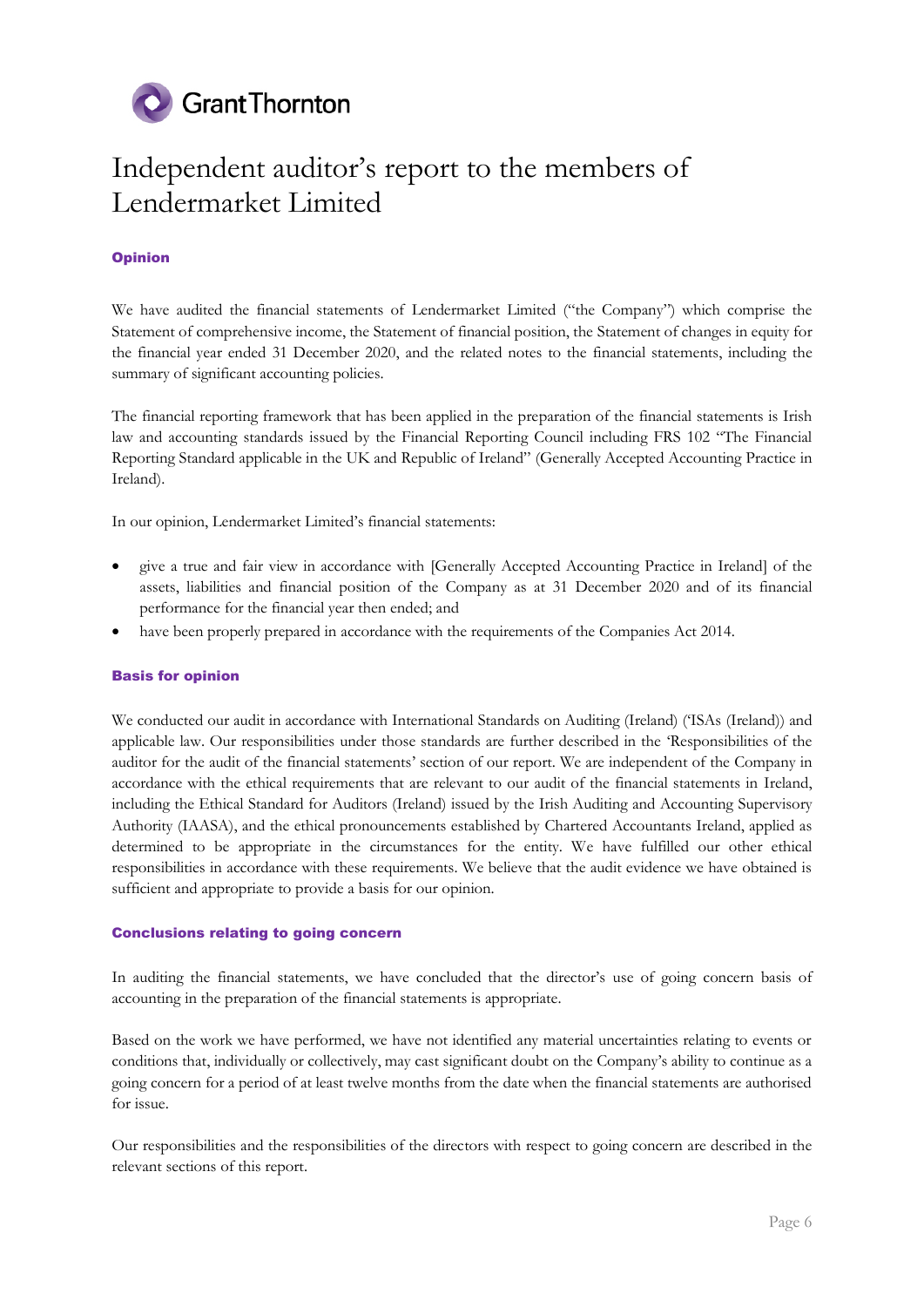

## Independent auditor's report to the members of Lendermarket Limited (continued)

#### Other matters

For the financial year to 29 June 2019, the Company was not required to obtain audited financial statements as the Company qualified as small under company law and availed of the small company audit exemption. Therefore, comparative figures have not been audited.

#### Other information

Other information comprises information included in the annual report, other than the financial statements and the auditor's report thereon, including the Director's Report. The directors are responsible for the other information. Our opinion on the financial statements does not cover the other information and, except to the extent otherwise explicitly stated in our report, we do not express any form of assurance conclusion thereon.

In connection with our audit of the financial statements, our responsibility is to read the other information and, in doing so, consider whether the other information is materially inconsistent with the financial statements or our knowledge obtained in the audit, or otherwise appears to be materially misstated. If we identify such material inconsistencies in the financial statements, we are required to determine whether there is a material misstatement in the financial statements or a material misstatement of the other information. If, based on the work we have performed, we conclude that there is a material misstatement of this other information; we are required to report that fact.

We have nothing to report in this regard.

#### Matters on which we are required to report by the Companies Act 2014

- We have obtained all the information and explanations which we consider necessary for the purposes of our audit.
- In our opinion the accounting records of the Company were sufficient to permit the financial statements to be readily and properly audited.
- The financial statements are in agreement with the accounting records.
- In our opinion the information given in the Directors' report is consistent with the financial statements. Based solely on the work undertaken in the course of our audit, in our opinion, the Directors' report has been prepared in accordance with the requirements of the Companies Act 2014.

#### Matters on which we are required to report by exception

Based on our knowledge and understanding of the Company and its environment obtained in the course of the audit, we have not identified material misstatements in the Directors' report.

Under the Companies Act 2014 we are required to report to you if, in our opinion, the disclosures of directors' remuneration and transactions specified by sections 305 to 312 of the Act have not been made. We have no exceptions to report arising from this responsibility.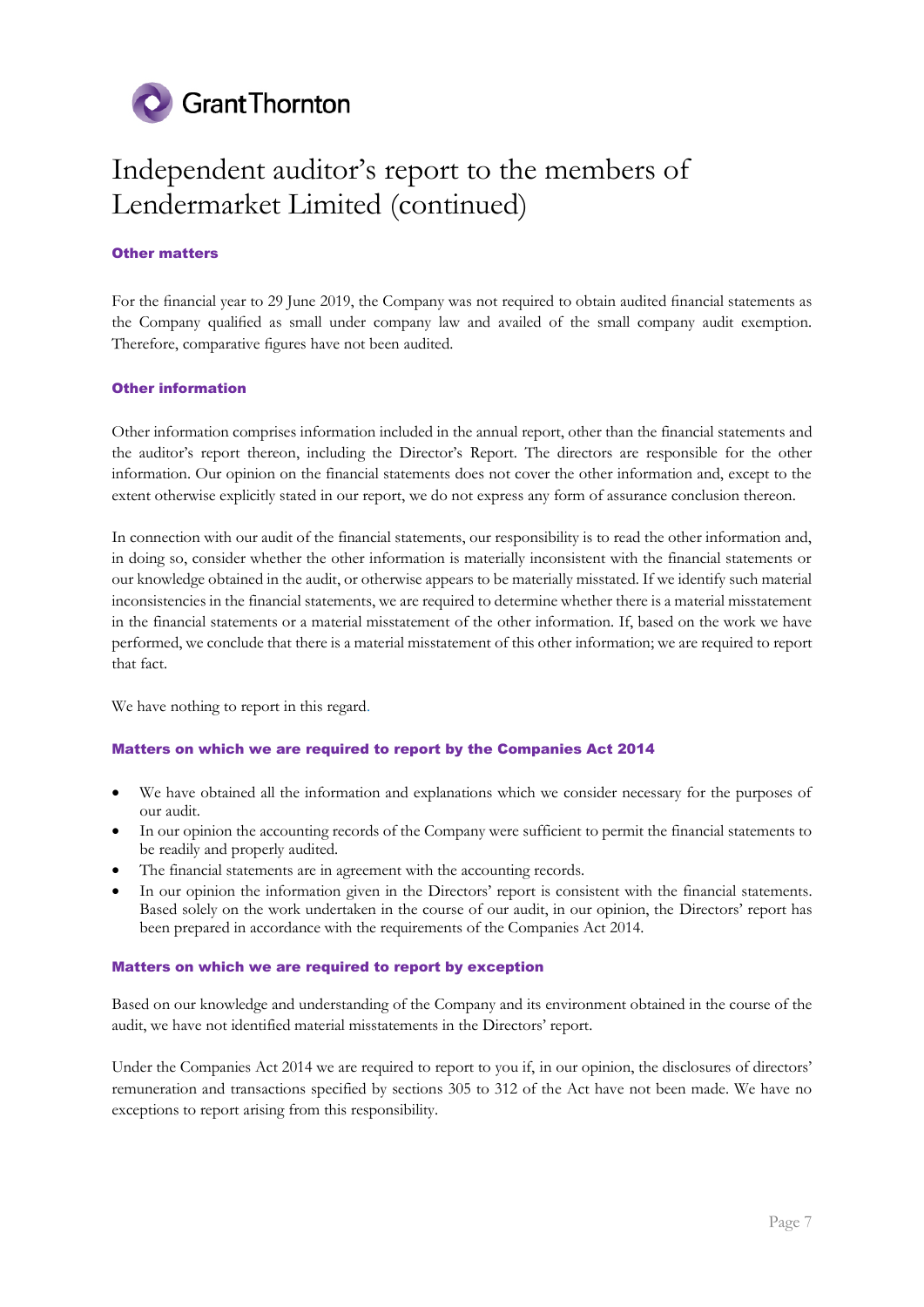

## Independent auditor's report to the members of Lendermarket Limited (continued)

#### Responsibilities of management and those charged with governance for the financial statements

As explained more fully in the Directors' responsibilities statement, management is responsible for the preparation of the financial statements which give a true and fair view in accordance with Generally Accepted Accounting Practice in Ireland, including FRS 102 and for such internal control as they determine necessary to enable the preparation of financial statements that are free from material misstatement, whether due to fraud or error.

In preparing the financial statements, management is responsible for assessing the Company's ability to continue as a going concern, disclosing, as applicable, matters related to going concern and using the going concern basis of accounting unless management either intends to liquidate the Company or to cease operations, or has no realistic alternative but to do so.

Those charged with governance are responsible for overseeing the Company's financial reporting process.

#### Responsibilities of the auditor for the audit of the financial statements

The auditor's objectives are to obtain reasonable assurance about whether the financial statements as a whole are free from material misstatement, whether due to fraud or error, and to issue an auditor's report that includes their opinion. Reasonable assurance is a high level of assurance, but is not a guarantee that an audit conducted in accordance with ISAs (Ireland) will always detect a material misstatement when it exists. Misstatements can arise from fraud or error and are considered material if, individually or in the aggregate, they could reasonably be expected to influence the economic decisions of users taken on the basis of these financial statements.

As part of an audit in accordance with ISAs (Ireland), the auditor will exercise professional judgment and maintain professional scepticism throughout the audit. The auditor will also:

- Identify and assess the risks of material misstatement of the financial statements, whether due to fraud or error, design and perform audit procedures responsive to those risks, and obtain audit evidence that is sufficient and appropriate to provide a basis for their opinion. The risk of not detecting a material misstatement resulting from fraud is higher than for one resulting from error, as fraud may involve collusion, forgery, intentional omissions, misrepresentations, or the override of internal control.
- Obtain an understanding of internal control relevant to the audit in order to design audit procedures that are appropriate in the circumstances, but not for the purpose of expressing an opinion on the effectiveness of the Company's internal control.
- Evaluate the appropriateness of accounting policies used and the reasonableness of accounting estimates and related disclosures made by management.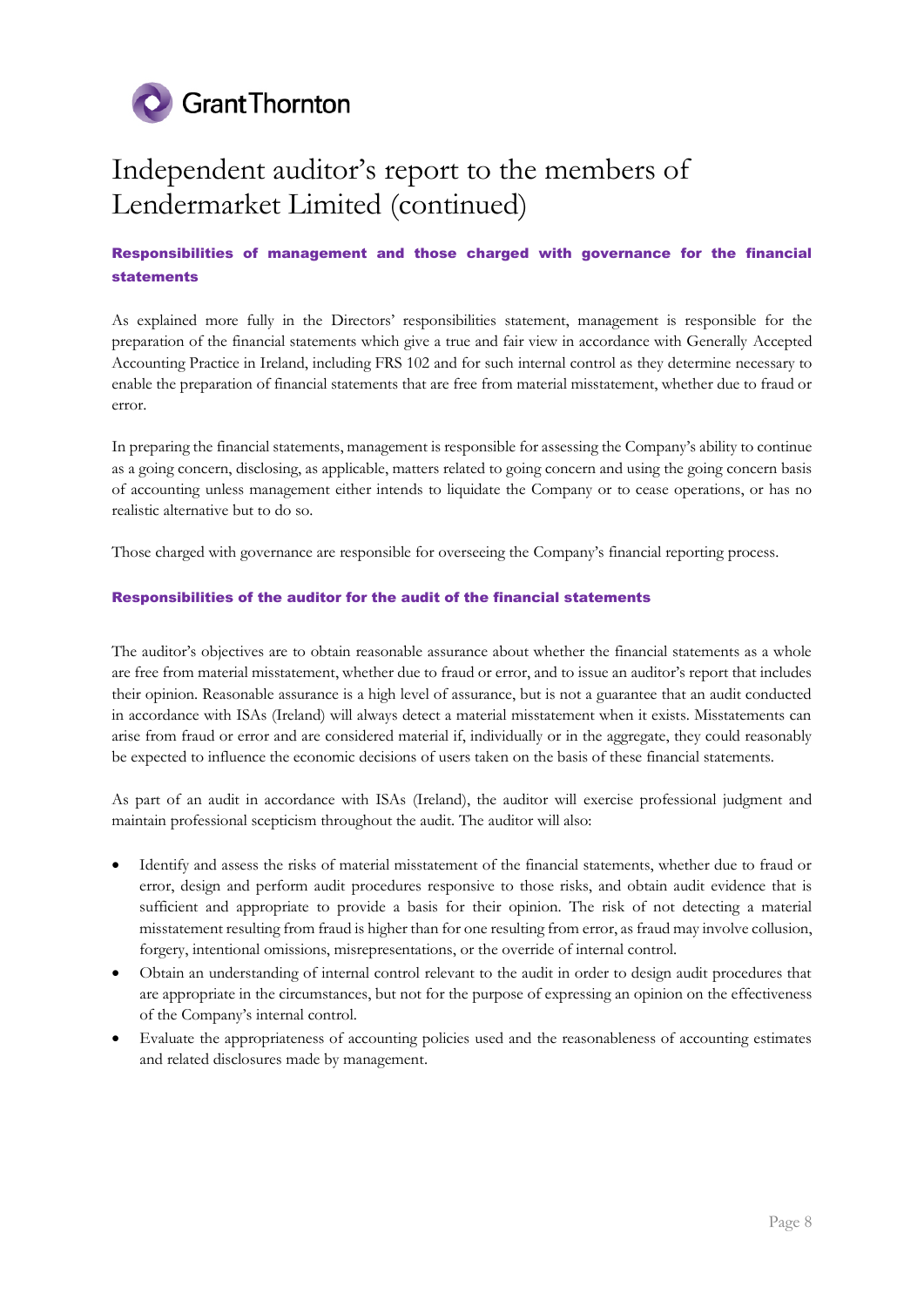

## Independent auditor's report to the members of Lendermarket Limited (continued)

#### Responsibilities of the auditor for the audit of the financial statements (continued)

- Conclude on the appropriateness of management's use of the going concern basis of accounting and, based on the audit evidence obtained, whether a material uncertainty exists related to events or conditions that may cast significant doubt on the Company's ability to continue as a going concern. If they conclude that a material uncertainty exists, they are required to draw attention in the auditor's report to the related disclosures in the financial statements or, if such disclosures are inadequate, to modify their opinion. Their conclusions are based on the audit evidence obtained up to the date of the auditor's report. However, future events or conditions may cause the Company to cease to continue as a going concern.
- Evaluate the overall presentation, structure and content of the financial statements, including the disclosures, and whether the financial statements represent the underlying transactions and events in a manner that achieves a true and fair view.

The auditor communicates with those charged with governance regarding, among other matters, the planned scope and timing of the audit and significant audit findings, including any significant deficiencies in internal control that may be identified during the audit.

#### The purpose of our audit work and to whom we owe our responsibilities

This report is made solely to the Company's members, as a body, in accordance with section 391 of the Companies Act 2014. Our audit work has been undertaken so that we might state to the Company's members those matters we are required to state to them in an auditor's report and for no other purpose.

To the fullest extent permitted by law, we do not accept or assume responsibility to anyone other than the Company and the Company's members as a body, for our audit work, for this report, or for the opinions we have formed.

Tracey Sullian

Tracey Sullivan, FCA For and on behalf of

Grant Thornton Chartered Accountants & Statutory Audit Firm Dublin 2

Date: 23 September 2021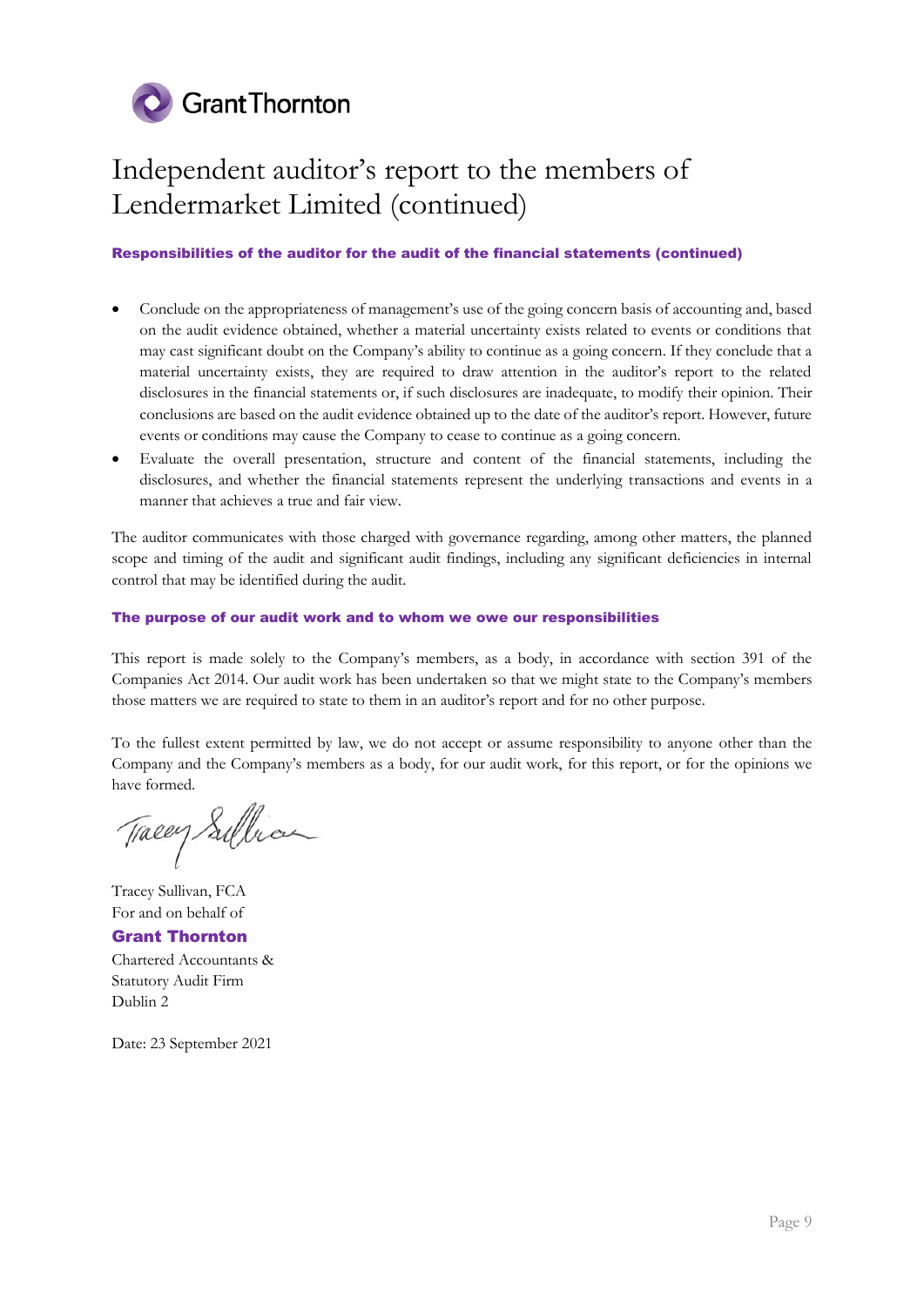## **STATEMENT OF COMPREHENSIVE INCOME**

for the financial period from 29 June 2019 until 29 December 2020

(in euros)

|                                         | <b>Notes</b> | 29 Jun 19- | 29 Jun 18- |
|-----------------------------------------|--------------|------------|------------|
|                                         |              | 29 Dec 20  | 28 Jun 19  |
| <b>Turnover</b>                         |              | 171,644    | 1,430      |
| Cost of sales                           |              | (448, 335) |            |
|                                         |              |            |            |
| Gross (loss)/profit                     |              | (276, 691) | 1,430      |
| Administrative expenses                 |              | (120,066)  | (2,637)    |
| Amortization of the development costs   |              | (10, 941)  | (7, 294)   |
| <b>Loss before taxation</b>             |              | (407, 698) | (8,501)    |
| Tax on loss                             |              |            |            |
| Loss for the financial period           |              | (407, 698) | (8,501)    |
| <b>Total comprehensive results</b>      |              | (407, 698) | (8,501)    |
| Accumulated (loss) brought forward      |              | (9, 222)   | (721)      |
| <b>Accumulated loss carried forward</b> |              | (416,920)  | (9, 222)   |

All amounts relate to continuing operations.

There was no other comprehensive income for the period (June 2019: €NIL).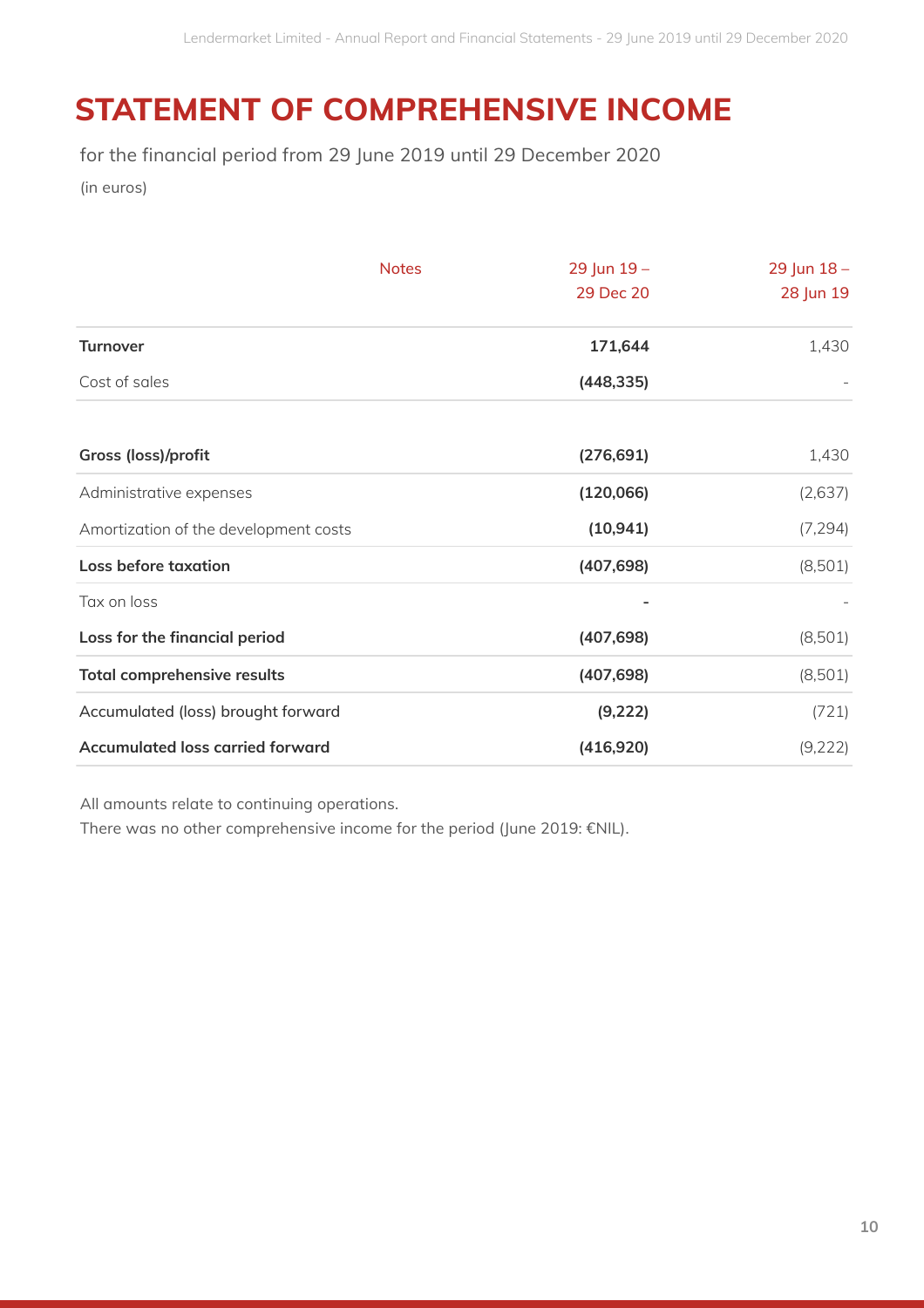## **BALANCE SHEET**

### as at 29 December 2020

| (in euros)                                     | <b>Notes</b> | 29 Dec 20  | 28 Jun 19  |
|------------------------------------------------|--------------|------------|------------|
| <b>Fixed Assets</b>                            |              |            |            |
| Intangible assets                              | 8            | 54,707     | 65,648     |
| <b>Current Assets</b>                          |              |            |            |
| Debtors                                        | $\Theta$     | 280,902    | 1,430      |
| Cash at bank and in hand                       |              | 71,961     | 6,466      |
| <b>Total assets</b>                            |              | 352,863    | 7,896      |
| Creditors: Amounts falling due within one year | 10           | (574, 490) | (82,666)   |
| <b>Net Current Liabilities</b>                 |              | (221, 627) | (74, 770)  |
| <b>Total Assets less Current Liabilities</b>   |              | (166, 920) | (9, 122)   |
| <b>Capital and Reserves</b>                    |              |            |            |
| Called up share capital presented as equity    |              | 100,150    | 100        |
| Share premium                                  |              | 149,850    | $\bigcirc$ |
| Income statement                               |              | (416,920)  | (9, 222)   |
| <b>Shareholders' Net Deficit</b>               |              | (166, 920) | (9, 122)   |

The financial statements have been prepared in accordance with the provisions applicable to companies subject to the small companies' regime and in accordance with FRS 102 "The Financial Reporting Standard applicable in the UK and Republic of Ireland", applying Section 1A of that Standard.

Approved by the board and signed on its behalf by:

Tauri Jaanson Director

Jaanson

Date: 23 September 2021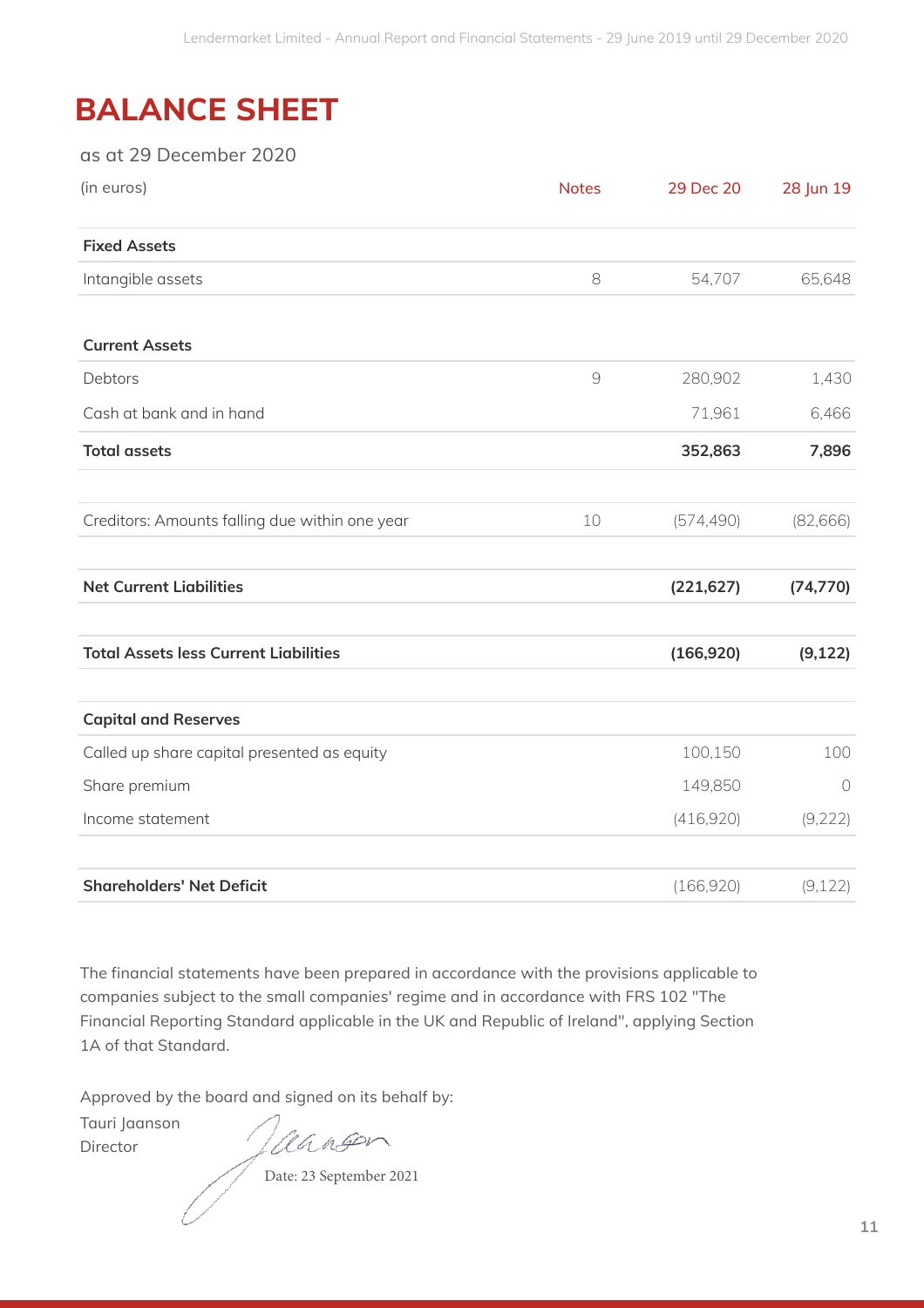## **STATEMENT OF CHANGES IN EQUITY**

for the financial period from 29 June 2019 until 29 December 2020

(in euros)

|                                                | Share capital            | Share premium            | Retained<br>earnings     | Total      |
|------------------------------------------------|--------------------------|--------------------------|--------------------------|------------|
| At 28 June 2018                                | 100                      |                          | (721)                    | (621)      |
| Loss for the financial year                    | $\overline{\phantom{m}}$ | $\qquad \qquad -$        | (8,501)                  | (8,501)    |
| At 28 June 2019                                | 100                      |                          | (9, 222)                 | (9, 122)   |
| Loss for the financial year                    |                          |                          | (407, 698)               | (407, 698) |
| Net proceeds of equity share premium<br>issue  |                          | 149,850                  |                          |            |
| Net proceeds of equity ordinary share<br>issue | 100,050                  | $\overline{\phantom{a}}$ | $\overline{\phantom{a}}$ | 249,900    |
| At 29 December 2020                            | 100,150                  | 149,850                  | (416, 920)               | (166, 920) |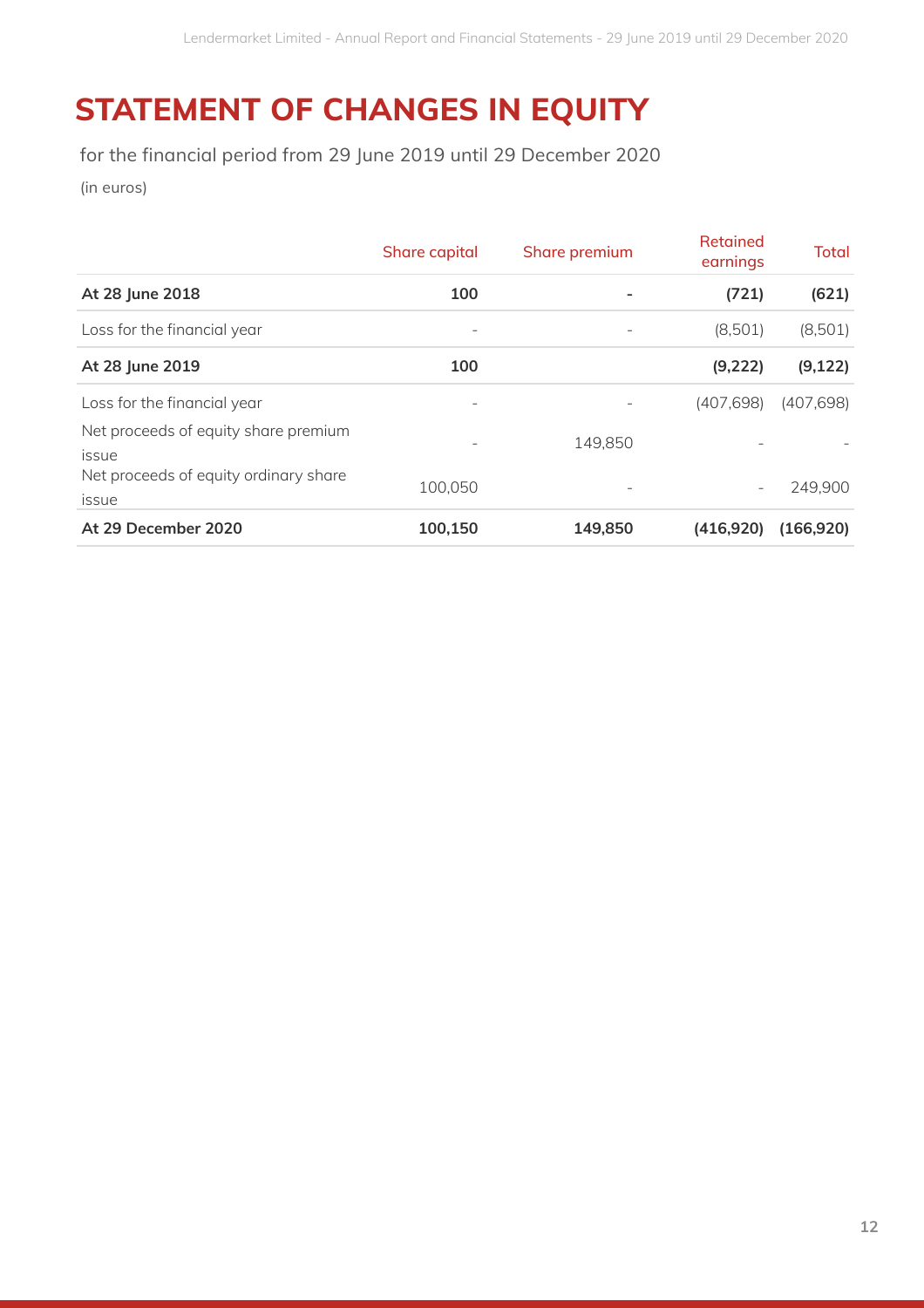for the financial period from 29 June 2019 until 29 December 2020

### **Note 1. General information**

Lendermarket Limited is a company limited by shares incorporated and registered in the Republic of Ireland. The registered number of the company is 585178. The registered office of the company is Coliemore House, Coliemore Road, Dalkey, Co. Dublin, Ireland which is also the principal place of business of the company. The principal activity of the company is online business. The financial statements have been presented in Euro (€) which is also the functional currency of the company.

### **Note 2. Summary of significant accounting policies**

The following accounting policies have been applied consistently in dealing with items which are considered material in relation to the company financial statements.

#### **Statement of compliance**

The financial statements of the company for the financial period from 29 June 2019 until 29 December 2020 have been prepared in accordance with the provisions of FRS 102 Section 1A (Small Entities) and the Companies Act 2014. These are the company's first set of financial statements prepared in accordance with FRS 102.

#### **Basis of preparation**

The financial statements have been prepared on the going concern basis and in accordance with the historical cost convention except for certain properties and financial instruments that are measured at revalued amounts or fair values, as explained in the accounting policies below. Historical cost is generally based on the fair value of the consideration given in exchange for assets. The financial reporting framework that has been applied in their preparation is the Companies Act 2014 and FRS 102 "The Financial Reporting Standard applicable in the UK and Republic of Ireland" Section 1A, issued by the Financial Reporting Council.

The company qualifies as a small company as defined by section 280A of the Companies Act 2014 in respect of the financial period, and has applied the rules of the 'Small Companies Regime' in accordance with section 280C of the Companies Act 2014 and Section 1A of FRS 102.

#### **Turnover**

Turnover comprises the invoice value of goods supplied by the company, exclusive of trade discounts and value added tax.

#### **Trade and other debtors**

Trade and other debtors are initially recognised at fair value and thereafter stated at amortised cost using the effective interest method less impairment losses for bad and doubtful debts except where the effect of discounting would be immaterial. In such cases the receivables are stated at cost less impairment losses for bad and doubtful debts.

#### **Trade and other creditors**

Trade and other creditors are initially recognised at fair value and thereafter stated at amortised cost using the effective interest rate method, unless the effect of discounting would be immaterial, in which case they are stated at cost.

#### **Taxation**

Current tax represents the amount expected to be paid or recovered in respect of taxable profits for the financial period and is calculated using the tax rates and laws that have been enacted or substantially enacted at the Balance Sheet date.

#### **Foreign currencies**

Monetary assets and liabilities denominated in foreign currencies are translated at the rates of exchange ruling at the Balance Sheet date. Non-monetary items that are measured in terms of historical cost in a foreign currency are translated at the rates of exchange ruling at the date of the transaction. Non-monetary items that are measured at fair value in a foreign currency are translated using the exchange rates at the date when the fair value was determined. The resulting exchange differences are dealt with in the Income Statement.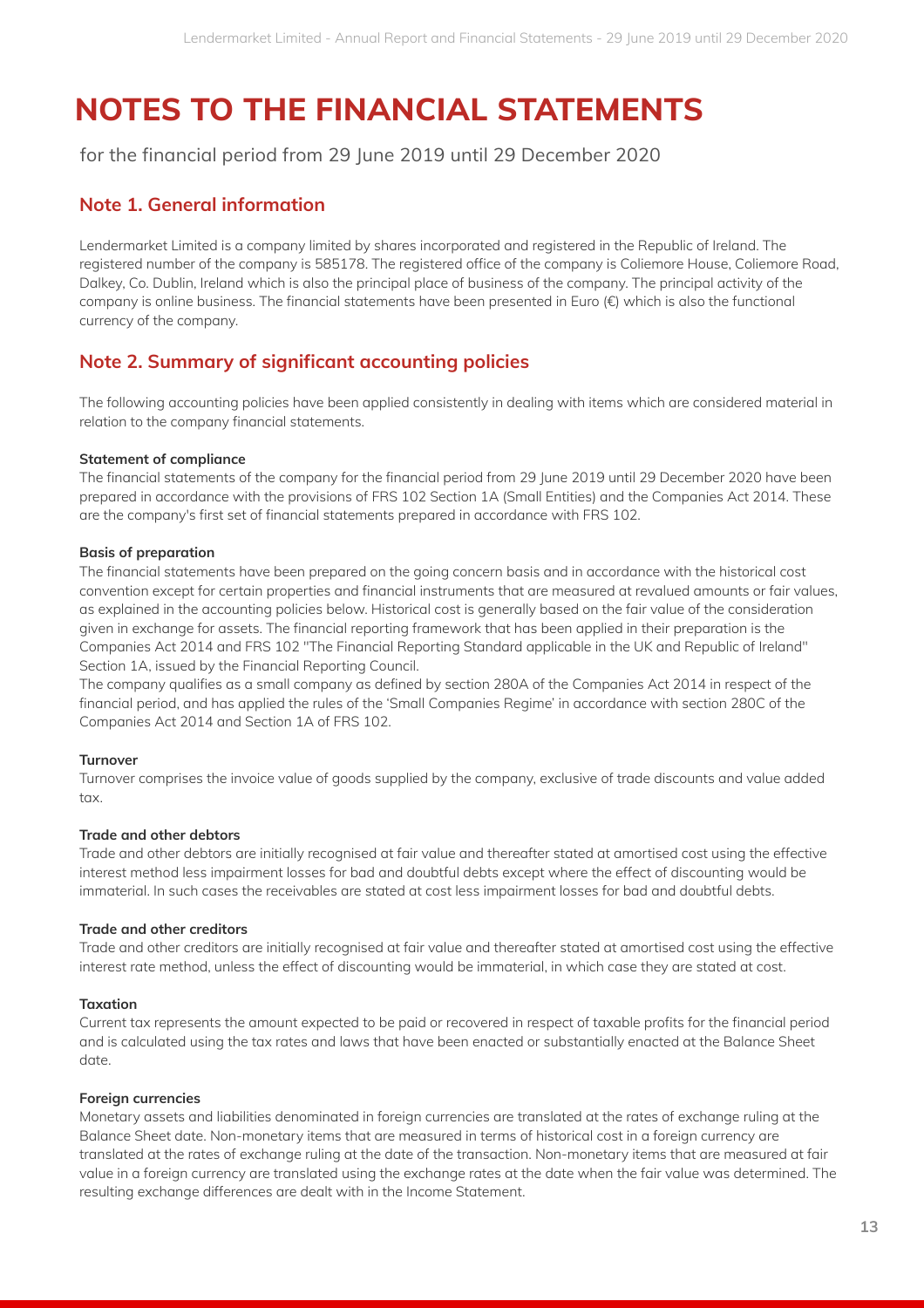### for the financial period from 29 June 2019 until 29 December 2020

#### **Financial instruments accounting policy**

The company only enters into basic financial instrument transactions that result in the recognition of financial assets and liabilities like trade and other debtors and creditors, loans from banks and other third parties, loans to related parties and investments in non-puttable ordinary shares.

Debt instruments (other than those wholly repayable or receivable within one year), including loans and other accounts receivable and payable, are initially measured at present value of the future cash flows and subsequently at amortised cost using the effective interest method. Debt instruments that are payable or receivable within one year, typically trade debtors and creditors, are measured, initially and subsequently, at the undiscounted amount of the cash or other consideration expected to be paid or received. However, if the arrangements of a short-term instrument constitute a financing transaction, like the payment of a trade debt deferred beyond normal business terms or financed at a rate of interest that is not a market rate or in the case of an out-right short-term loan not at market rate, the financial asset or liability is measured, initially, at the present value of the future cash flow discounted at a market rate of interest for a similar debt instrument and subsequently at amortised cost.

Financial assets that are measured at cost and amortised cost are assessed at the end of each reporting period for objective evidence of impairment. If objective evidence of impairment is found, an impairment loss is recognised in the Statement of comprehensive income.

For financial assets measured at amortised cost, the impairment loss is measured as the difference between an asset's carrying amount and the present value of estimated cash flows discounted at the asset's original effective interest rate. If a financial asset has a variable interest rate, the discount rate for measuring any impairment loss is the current effective interest rate determined under the contract.

For financial assets measured at cost less impairment, the impairment loss is measured as the difference between an asset's carrying amount and best estimate of the recoverable amount, which is an approximation of the amount that the company would receive for the asset if it were to be sold at the reporting date.

Financial assets and liabilities are offset and the net amount reported in the Statement of financial position when there is an enforceable right to set off the recognised amounts and there is an intention to settle on a net basis or to realise the asset and settle the liability simultaneously.

#### **Research and development**

Development expenditure is written off in the same financial period unless the director is satisfied as to the technical, commercial and financial viability of individual projects. In this situation, the expenditure is deferred and amortised over the period from which the company is expected to benefit. Amortization rate is 10 years.

#### **Ordinary share capital**

The ordinary share capital of the company is presented as equity.

#### **Judgments in applying accounting policies and key sources of estimation uncertainty**

#### **Estimates and Assumptions**

The key estimates and assumptions concerning the future and other key sources of estimation uncertainty at the financial reporting date, that have a significant risk of causing a material adjustment to the carrying amounts of assets and liabilities within the next financial year are discussed below:

#### **Estimating allowance for impairment losses in intangible assets**

The company assessed impairment on intangible assets whenever events or changes in circumstances indicate that the carrying amount of an asset may not be recoverable. The factors that the company considers important which could trigger an impairment review include the following:

- 1. Significant underperformance relative to expected historical or projected future operating results
- 2. Significant changes in the manner of use of the acquired assets or the strategy for overall business
- 3. Significant negative industry or economic trends.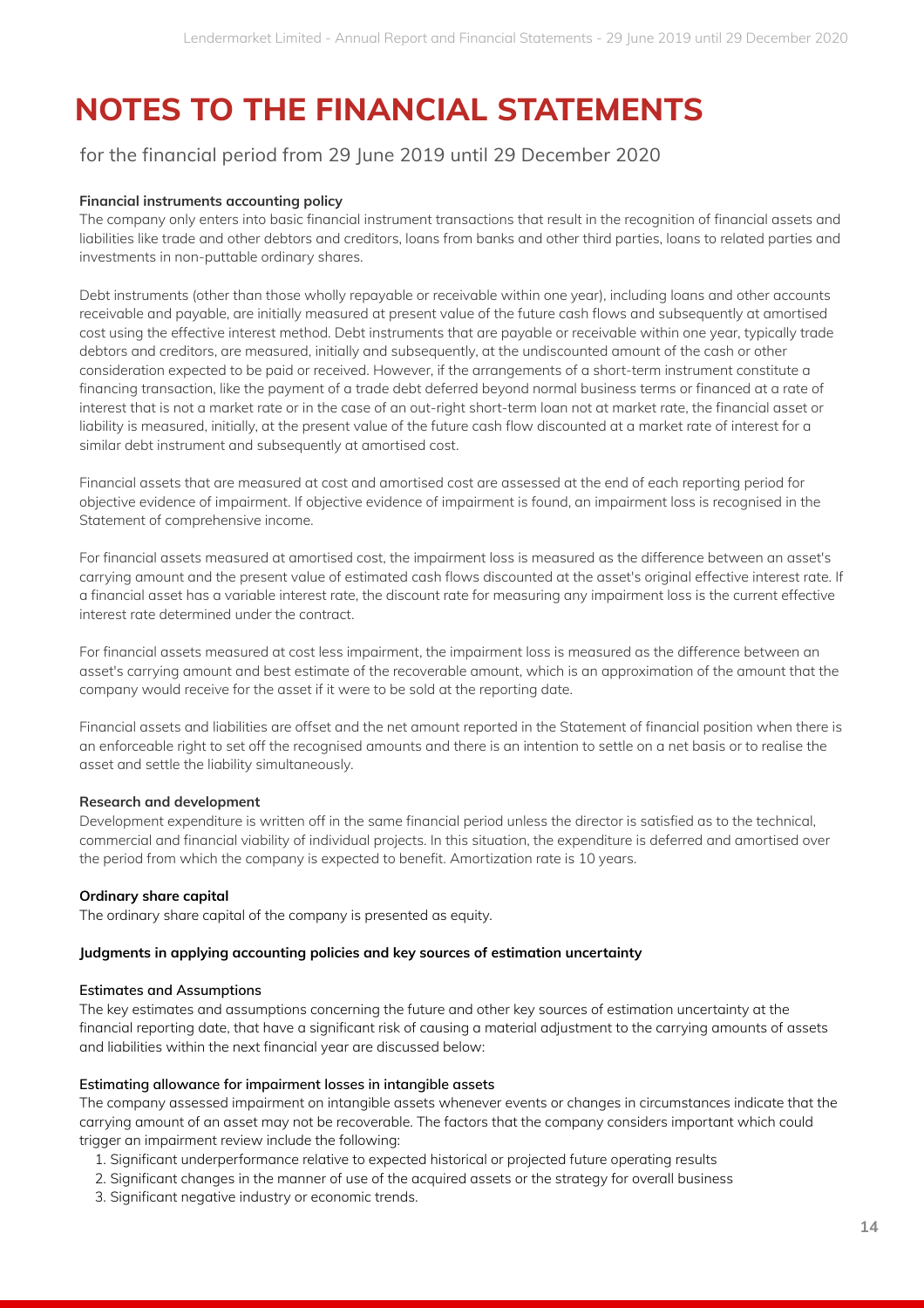### for the financial period from 29 June 2019 until 29 December 2020

#### **Estimates and Assumptions**

The key estimates and assumptions concerning the future and other key sources of estimation uncertainty at the financial reporting date, that have a significant risk of causing a material adjustment to the carrying amounts of assets and liabilities within the next financial year are discussed below:

#### **Estimating allowance for impairment losses in intangible assets**

The company assessed impairment on intangible assets whenever events or changes in circumstances indicate that the carrying amount of an asset may not be recoverable. The factors that the company considers important which could trigger an impairment review include the following:

- 1. Significant underperformance relative to expected historical or projected future operating results
- 2. Significant changes in the manner of use of the acquired assets or the strategy for overall business
- 3. Significant negative industry or economic trends.

In determining the present value of estimated future cashflows expected to be generated from the continued use of the assets, the company is required to make estimates and assumptions that can materially affect the financial statements.

These assets are reviewed for impairment whenever events or changes in circumstances indicate that the carrying amounts may not be recoverable. An impairment loss would be recognised whenever evidence exists that the carrying value is not recoverable. For purposes of assessing impairment, assets are grouped at the lowest levels of which there are separately identifiable cashflows.

An impairment loss is recognised and changed to profit or loss if the discounted expected future cashflows are less than the carrying amount. Fair value is estimated by discounting the expected future cashflows using a discount factor that reflects the risk-free rate of interest for a term consistent with the period of expected cashflows.

### **Note 3. ADOPTION OF FRS 102**

This is the first set of financial statements prepared by Lendermarket Limited in accordance with accounting standards issued by the Financial Reporting Council, including FRS 102 "The Financial Reporting Standard applicable in the UK and Republic of Ireland" Section 1A (Small Entities). The company transitioned from previously extant Irish and UK GAAP to FRS 102 Section 1A as at 1 January 2016.

### **Note 4. PERIOD OF FINANCIAL STATEMENTS**

The financial statements are for the 18-month period from 29 June 2019 until 29 December 2020. The comparative figures relate to the 12-month period from 29 June 2018 until 28 June 2019.

### **Note 5. GOING CONCERN**

The financial statements have been prepared on a going concern basis. This is based on the continued support of the holding company, SA Financial Investments OÜ.

### **Note 6. OPERATING LOSS**

| (in euros)                        | 29 Dec 20                | 28 Jun 19 |
|-----------------------------------|--------------------------|-----------|
| Amortisation of intangible assets | 10.941                   | 7.294     |
| Research and development          | $\overline{\phantom{0}}$ |           |

The Company did not engage in any research or development during the financial year (2019: €NIL).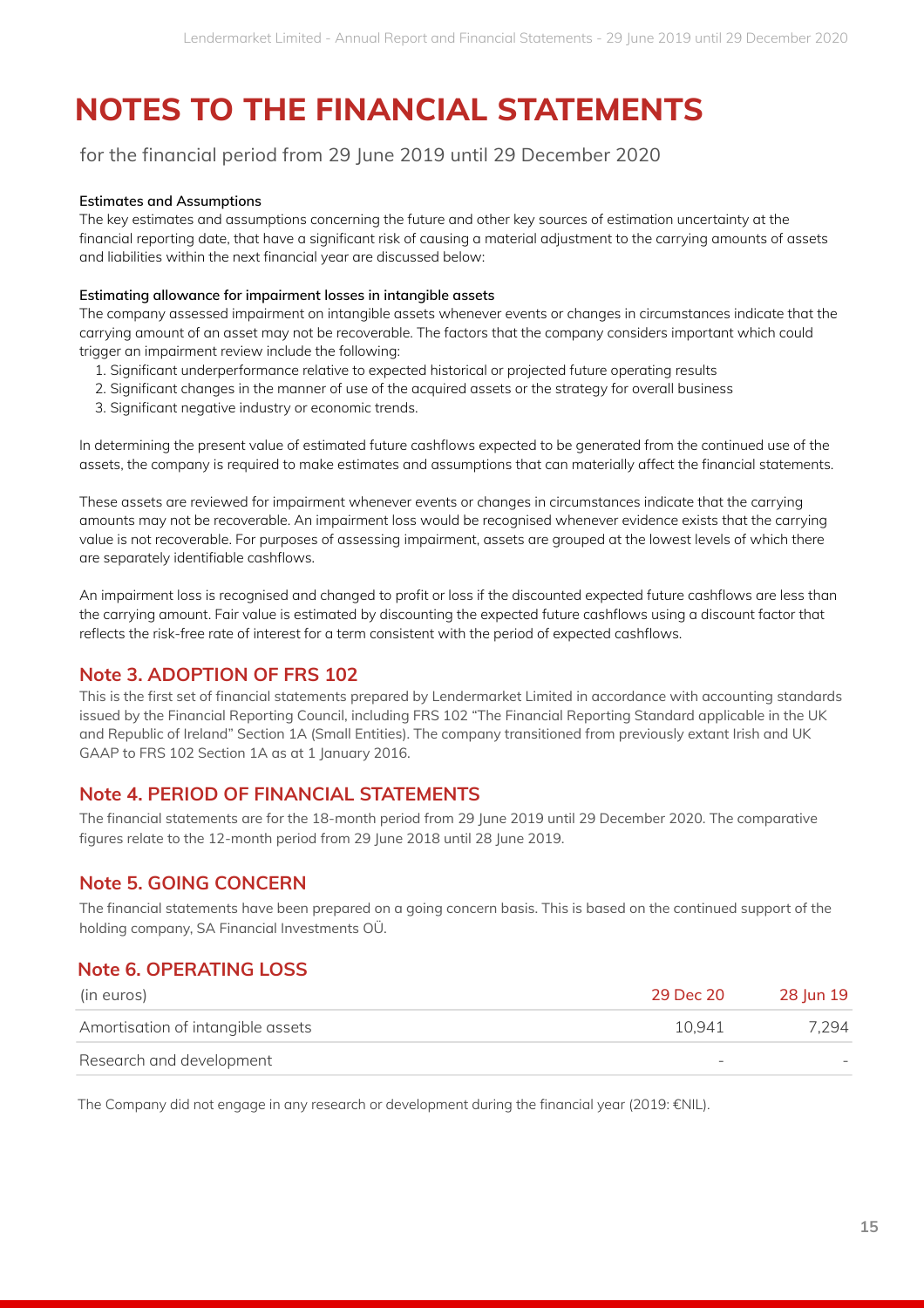for the financial period from 29 June 2019 until 29 December 2020

### **Note 7. EMPLOYEES**

The average monthly number of employees, including director, during the financial period was 1, (Jun 19 - 1).

| Administration |           |           |
|----------------|-----------|-----------|
|                | 29 Dec 20 | 28 Jun 19 |

## **Note 8. INTANGIBLE FIXED ASSETS**

| (in euros)<br><b>Development Costs</b> |        |
|----------------------------------------|--------|
| Cost                                   |        |
| At 28 June 2019                        | 72,942 |
| At 29 December 2020                    | 72,942 |
| Provision for diminution in value      |        |
| At 28 June 2019                        | 7,294  |
| Charge for financial period            | 10,941 |
| At 29 December 2020                    | 18,235 |
| Net book value                         |        |
| At 29 December 2020                    | 54,707 |
| At 28 June 2019                        | 65,648 |

### **Note 9. DEBTORS**

| (in euros)                      | 29 Dec 20 | 28 Jun 19 |
|---------------------------------|-----------|-----------|
| Amounts owed by group companies | 272.212   | 1.430     |
| Prepayments                     | 8.690     |           |
|                                 | 280,902   | 1.430     |

| <b>Note 10. CREDITORS</b><br>(in euros) | 29 Dec 20 | 28 Jun 19 |
|-----------------------------------------|-----------|-----------|
| Amounts falling due within one year     |           |           |
| Trade creditors                         | 9,604     |           |
| Amounts owed to group companies         | 551,524   | 80,688    |
| Salaries and taxation                   | 11,384    |           |
| Other creditors                         | 51        | 51        |
| Accruals                                | 1,927     | 1,927     |
| Total                                   | 574,490   | 82,666    |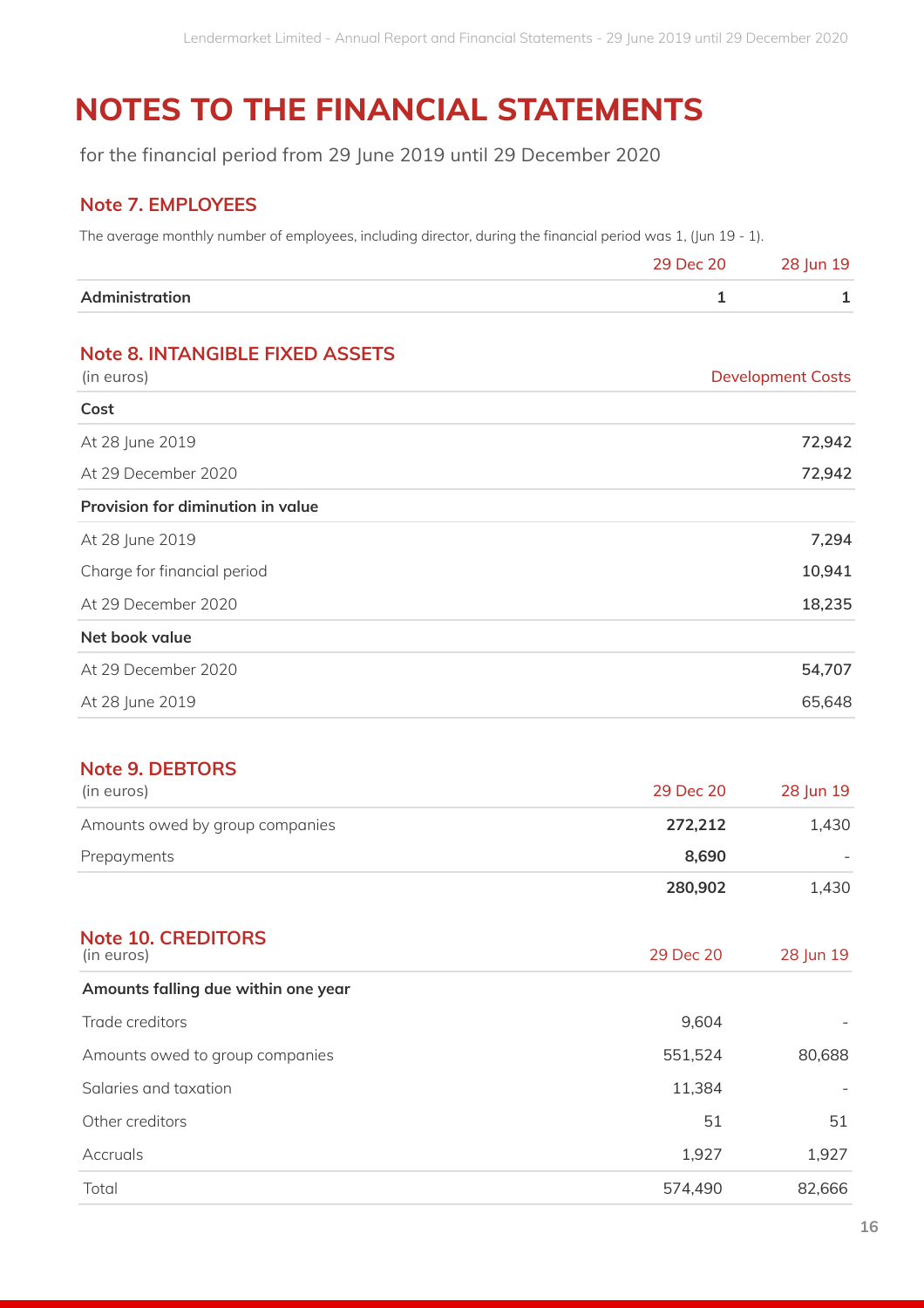for the financial period from 29 June 2019 until 29 December 2020

### **Note 11. PROFIT AND LOSS ACCOUNT**

| (in euros)                    | 29 Dec 20  | 28 Jun 19 |
|-------------------------------|------------|-----------|
| At 28 June 2019               | (9,222)    | (721)     |
| Loss for the financial period | (407, 698) | (8,501)   |
| At 29 December 2020           | (416,920)  | (9,222)   |

### **Note 12. CAPITAL COMMITMENTS**

The company had no material capital commitments at the period end 29 December 2020.

### **Note 13. RELATED PARTY TRANSACTIONS**

The Company has availed of the exemptions in FRS 102 Section 33 which allows non-disclosure of transactions between two or more members of the a group, provided that any subsidiary which is a party to the transaction is wholly owned by such a member.

## **Note 14. PARENT AND ULTIMATE PARENT COMPANY**

The company regards SA Financial Investments OÜ as its parent company.

The company's ultimate parent undertaking is SA Financial Investments OÜ. The address of SA Financial Investments OÜ is Estonia.

Amounts owed to Group companies are unsecured and interest free. Repayment will be done within next 12 months.

## **Note 15. POST-BALANCE SHEET EVENTS**

There have been no significant events affecting the company since the financial period-end.

## **Note 16. APPROVAL OF FINANCIAL STATEMENTS**

The financial statements were approved and authorised for issue by the board on 23 September 2021.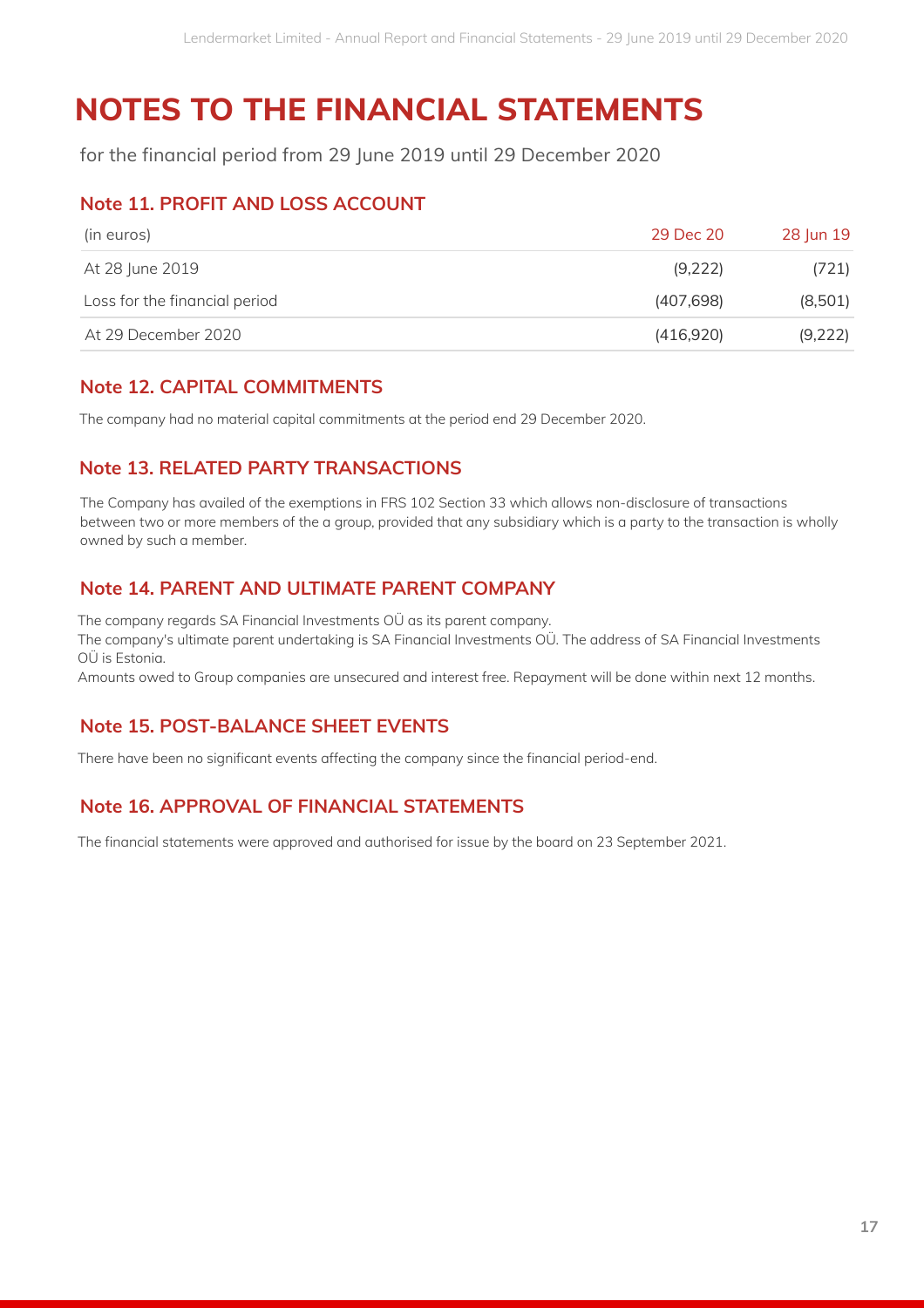## **LENDERMARKET LIMITED**

**SUPPLEMENTARY INFORMATION RELATING TO THE FINANCIAL STATEMENTS FOR THE FINANCIAL PERIOD FROM 29 JUNE 2019 UNTIL 29 DECEMBER 2020 NOT COVERED BY THE REPORT OF THE AUDITORS**

**THE FOLLOWING PAGES DO NOT FORM PART OF THE AUDITED FINANCIAL STATEMENTS**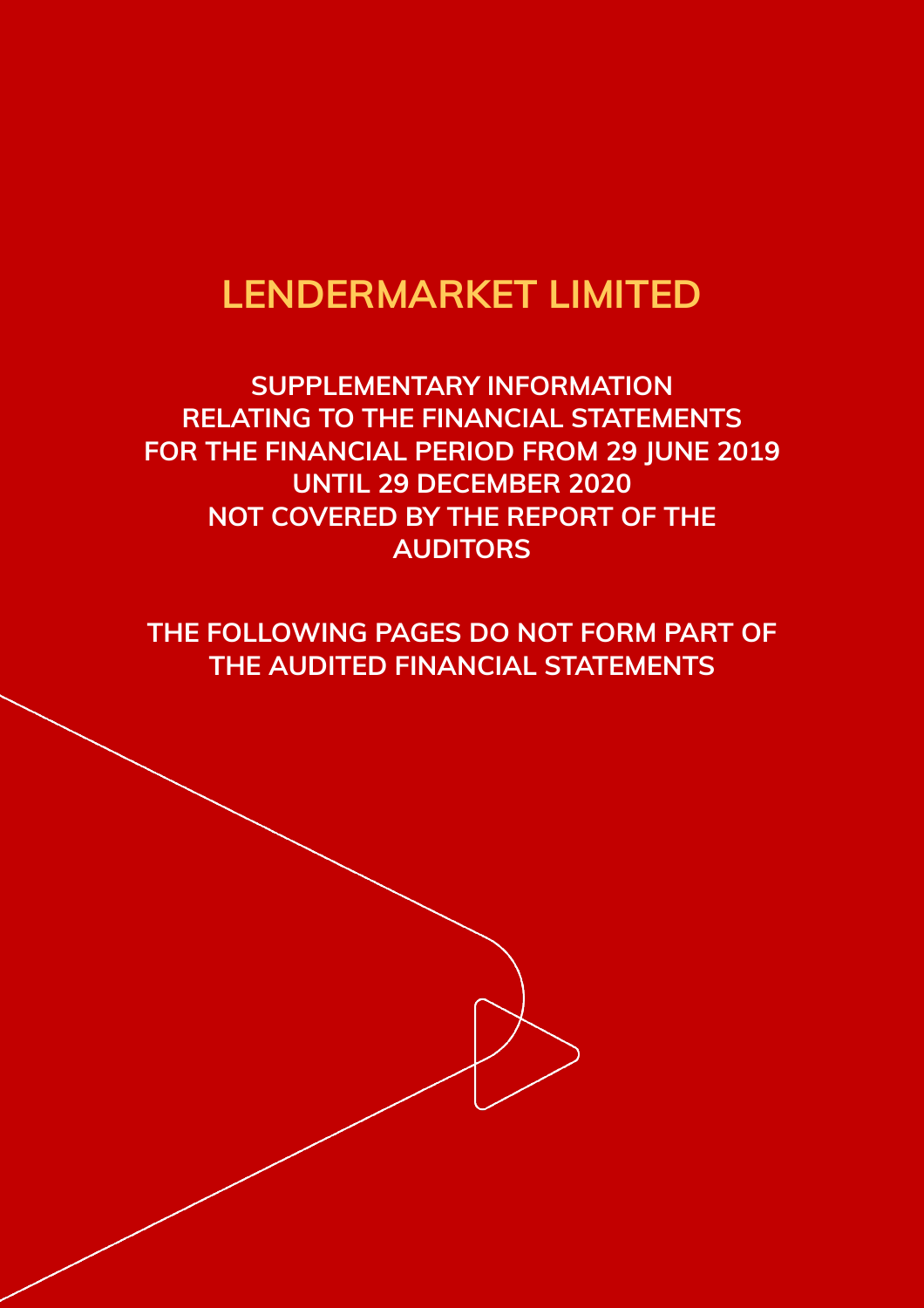## **SUPPLEMENTARY INFORMATION RELATING TO THE FINANCIAL STATEMENTS**

## **TRADING STATEMENT**

for the financial period from 29 June 2019 until 29 December 2020

| (in euros)                                                                    | 29 Dec 20  | 28 Jun 19 |
|-------------------------------------------------------------------------------|------------|-----------|
| Sales                                                                         | 171,644    | 1,430     |
|                                                                               |            |           |
| <b>Cost of sales - Direct costs</b>                                           |            |           |
| Financing costs                                                               | 205,720    |           |
| 3-rd party databases / ID costs                                               | 11,269     |           |
| Customer service costs                                                        | 338        |           |
| Payment processing costs                                                      | 19,154     |           |
| Marketing and affiliates costs                                                | 211,704    |           |
| Operating costs done by Parent company                                        | 150        |           |
|                                                                               | 448,335    | 1,430     |
|                                                                               |            |           |
| Gross (loss)/profit                                                           | (276, 691) | 1.430     |
|                                                                               |            |           |
| <b>Administrative expenses</b>                                                |            |           |
| Accounting and finance                                                        | 2,948      | 1,928     |
| Personnel expenses, inc. salaries and taxes                                   | 81,091     |           |
| Info technology costs                                                         | 11,208     |           |
| Legal and professional advisory                                               | 10,948     |           |
| Office                                                                        | 1,196      | 420       |
| General expenses                                                              | 12,675     | 290       |
|                                                                               | 120,066    | 2,637     |
|                                                                               |            |           |
| Amortization of development costs done by Parent company before<br>29.06.2019 | 10,941     | 7,294     |
| Net loss                                                                      | (407, 698) | (8,501)   |